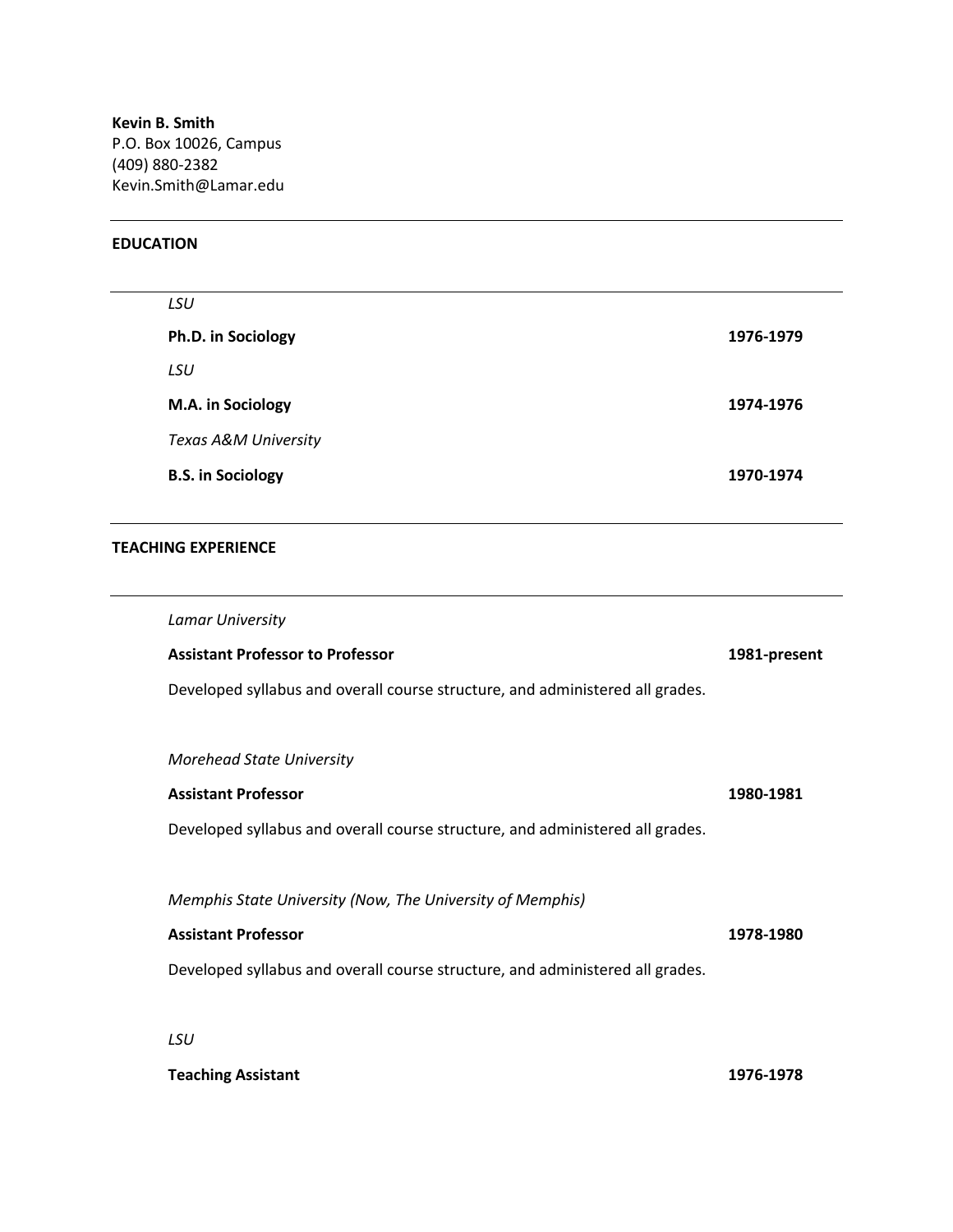## **ACADEMIC ADMINISTRATIVE & RELATED HIGHER EDUCATION EXPERIENCE**

| <b>Lamar University</b>                                        |                    |
|----------------------------------------------------------------|--------------------|
| <b>Senior Associate Provost</b>                                | 2006 - 2017        |
| Provide administrative leadership for academic support areas.  |                    |
|                                                                |                    |
| <b>Lamar University</b>                                        |                    |
| <b>Interim Vice President for Student Engagement</b>           | 2012 - 2014        |
| Provide administrative leadership for student affairs          |                    |
|                                                                |                    |
| <b>Lamar University</b>                                        |                    |
| <b>Associate Vice President for Academic Affairs</b>           | 1994 - 2006        |
| Provide administrative leadership for academic support areas.  |                    |
|                                                                |                    |
| <b>Lamar University</b>                                        |                    |
| <b>Executive Vice President for Academic Affairs (Interim)</b> | 2000-2001          |
| Provide administrative leadership for all academic areas.      |                    |
|                                                                |                    |
| <b>Lamar University</b>                                        |                    |
| Department Chair, Sociology, Social Work & Criminal Justice    | 1985-1994, 2010-11 |
|                                                                |                    |

## **SIGNIFICANT PROFESSIONAL PUBLICATIONS**

SMITH, KEVIN B. and Lorene H. Stone, "Rags, Riches, and Bootstraps: Beliefs about the Causes of Wealth and Poverty," in Cargan, Leonard and Jeanne Ballantine (eds.) Sociological Footprints: Introductory Readings in Sociology 5th-7th eds. Wadsworth, 265-273, 1997.

Ma, Li-chen and KEVIN B. SMITH, "Social Class, Parental Values and Child-Rearing Practices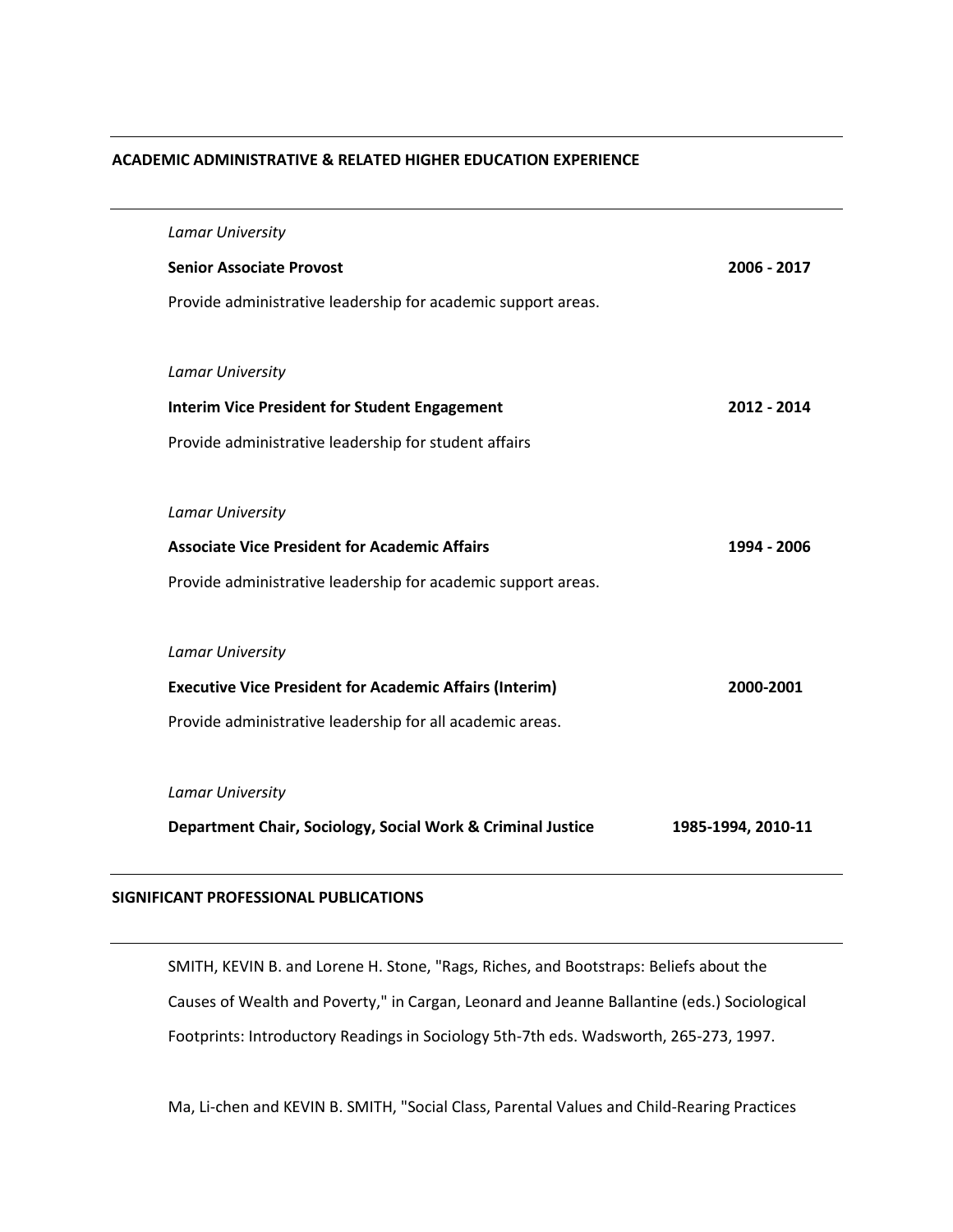in Taiwan," in Curtis, James and Lorene Tepperman (eds.) *Haves and Have-Nots: An International Reader on Social Inequality*, Prentice-Hall, 334-339, 1994.

Ma, Li-Chen and KEVIN B. SMITH, "Education, Social Class, and Parental Values in Taiwan," *Journal of Social Psychology* 133: 579-581, 1993.

Ma, Li-Chen and KEVIN B. SMITH, "Social Correlates of Confucian Ethics in Taiwan," *Journal of Social Psychology* 132: 655-659, 1992.

Ma, Li-Chen and KEVIN B. SMITH, "Social Class, Parental Values and Child-Rearing Practices in Taiwan," *Sociological Spectrum* 10: 577-589, 1990.

SMITH, KEVIN B. and Lorene H. Stone, "Rags, Riches, and Bootstraps: Beliefs about the Causes of Wealth and Poverty," *The Sociological Quarterly* 30:93-107, 1989.

SMITH, KEVIN B. and Wayne C. Seelbach, "Education and Intergroup Attitudes: More on the Jackman and Muha Thesis," *Sociological Spectrum*, 7:157-170, 1987.

SMITH, KEVIN B. and Wayne C. Seelbach, "An Empirical Analysis of 'Divorceness' and the Post-Divorce Relationship Formation Process," *Social Casework* 68:609-616, 1987.

SMITH, KEVIN B., "I Made It Because of Me: Beliefs about the Causes of Wealth and Poverty," *Sociological Spectrum*, 5:255-267, 1985.

Ma, Li-chen and KEVIN B. SMITH, "Individual and Social Correlates of the Just World Belief: A Study of Taiwanese Subjects," *Psychological Reports*, 57:35-38, 1985.

SMITH, KEVIN B., "Seeing Justice in Poverty: The Belief in a Just World and Ideas about Inequalities," *Sociological Spectrum*, 5:17-29, 1985.